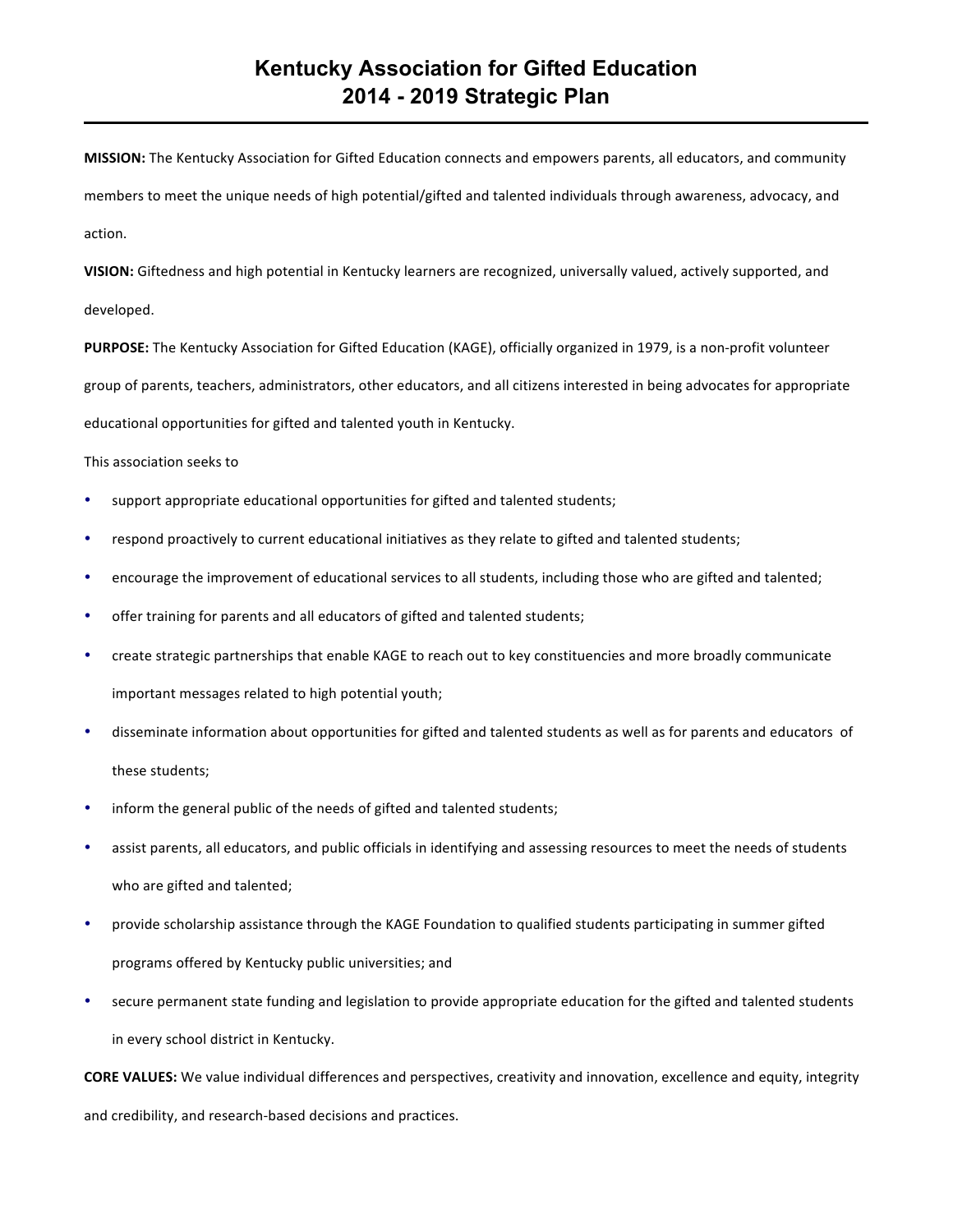# **Kentucky Association for Gifted Education 2014 - 2019 Strategic Plan**

## **GOALS AND OBJECTIVES**

#### **Goal 1: Public Awareness, Strategic Alliances and Partnerships**

The public understands, recognizes, values and supports high potential youth. KAGE fosters strategic alliances and partnerships with other organizations in order to nurture high potential youth and develop talent.

#### **Objectives**

- A) Strengthen the KAGE image and clarify key messages in response to current educational initiatives.
- B) Create strategic partnerships (association and corporate) that enable KAGE to reach out to key constituencies and more broadly communicate important messages related to high potential youth.
- C) Enhance public awareness of the diversity of high potential/gifted and talented learners, the range of strategies that can be used to address that diversity, and their value to the future.
- D) Grow existing strategic alliances and prioritize/expand new ones.
- E) Enhance public awareness of KAGE as advocates on behalf of high potential/ gifted and talented learners.

#### Goal 2: Legislative Advocacy/Policy Development

KAGE is a leader in the development of and advocacy for public policies that affect high potential learners.

#### **Objectives**

- A) Increase clarity of organizational identity and consistency of key messages used to position KAGE in the public policy arena.
- B) Increase awareness among parents, all educators, and community members of the need for local, state, and federal legislative advocacy.
- C) Increase policy makers' understanding of the issues affecting high potential/gifted and talented learners.
- D) Enhance local and state support for services for high potential/gifted and talented learners.
- E) Foster collaboration with state and national organizations and the Kentucky Department of Education to enhance the level of state and local support for gifted education services.